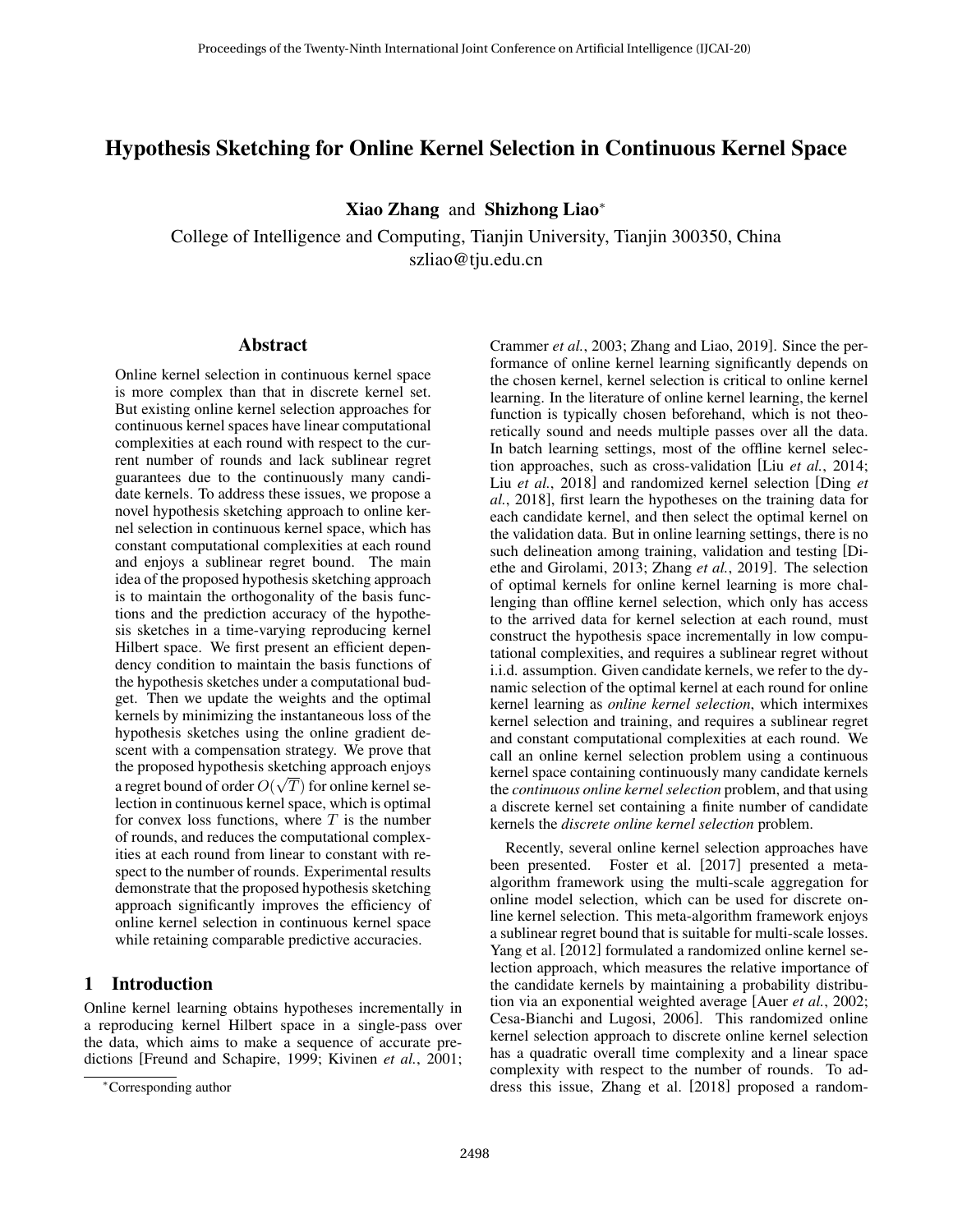ized approach using a novel kernel alignment for discrete online kernel selection with a strongly convex loss function, which has constant computational complexities at each round. These two randomized approaches have sublinear regret bound for discrete online kernel selection, but cannot be applied to continuous online kernel selection with regret guarantees. Besides, they are not efficient for online kernel selection with a large number of candidate kernels. Adaptive kernel is another kind of online kernel selection approaches that use the gradient descent to minimize the losses for the updating of the hypotheses and the kernel parameters [Singh and Príncipe, 2011; Chen *et al.*[, 2016;](#page-6-15) [Nguyen](#page-6-16) *et al.*, 2017]. Although existing adaptive kernel approaches can be applied to continuous online kernel selection, they do not have sublinear regret guarantees that are essential for online kernel learning.

The aim of this paper is to propose a novel hypothesis sketching approach to continuous online kernel selection, which is theoretically solid and computationally efficient. We construct the hypothesis sketches by the basis function vector sketching and the weight vector sketching. Then we define the instantaneous loss of the hypothesis sketches, and use the gradient of this instantaneous loss to update the optimal kernel at each round. For regret analysis, we decompose the regret for continuous online kernel selection into three terms and derive a sublinear regret bound. When applied to continuous online kernel selection, our hypothesis sketching approach has only linear time and space complexities with respect to the budget at each round. Finally, we empirically demonstrate that our hypothesis sketching approach to online kernel selection achieves better performance than the existing approaches in efficiency with a comparable accuracy.

### 2 Notations and Background

Let  $\mathbb R$  and  $\mathbb R_+$  be the set of real numbers and the set of positive real numbers, respectively. Let  $[T] = \{1, 2, \ldots, T\}, [\cdot]_+$ be the function satisfying  $[a]_+ = a$  when  $a > 0$  and  $[a]_+ = 0$ when  $a \leq 0$ ,  $S = \{(\mathbf{x}_i, y_i)\}_{i=1}^T \subseteq (\mathcal{X} \times \mathcal{Y})^T$  be the sequence of T instances, where  $\mathcal{X} \subseteq \mathbb{R}^d$  and  $\mathcal{Y} = \{-1, 1\}.$ We denote the Moore-Penrose pseudoinverse of  $\vec{A}$  by  $\vec{A}^{\dagger}$ , the loss function by  $\ell : \mathcal{Y} \times \mathcal{Y} \to \mathbb{R}_+ \cup \{0\}$ , the kernel function by  $\kappa : \mathcal{X} \times \mathcal{X} \to \mathbb{R}$  and its corresponding kernel matrix by  $\mathbf{K} = (\kappa(\mathbf{x}_i, \mathbf{x}_j)) \in \mathbb{R}^{T \times T}$ . The reproducing kernel Hilbert space (RKHS) associated with  $\kappa$  is defined as  $\mathcal{H}_{\kappa} = \text{span}\{\kappa(\cdot, x) : x \in \mathcal{X}\}\.$  We denote a set containing  $N$  candidate kernels for online kernel selection by  $\mathcal{K}_N = {\kappa_i}_{i=1}^N.$ 

Given a candidate kernel set  $\mathcal{K}_N = {\{\kappa_i\}}_{i=1}^N$ , online kernel selection is to update the hypothesis and select the optimal kernel from  $K_N$  at each round in an online setting, which requires a sublinear regret guarantee and low computational complexities. Given convex loss functions, Yang et al. [\[2012\]](#page-6-10) proposed a randomized kernel selection approach to discrete online kernel selection, which enjoys the regret bound of order  $O(N\sqrt{T})$  against the optimal hypothesis in hindsight

$$
g^* = \underset{f \in \mathcal{H}_{\kappa_i}, \ \kappa_i \in \mathcal{K}_N}{\arg \min} \sum_{t=1}^T \ell(f(\boldsymbol{x}_t), y_t).
$$

But the regret bound of order  $O(N)$ √  $T$ ) for online kernel selection is invalid for continuous online kernel selection due to the unbounded regret when  $N \to \infty$ . In this paper, we propose an efficient hypothesis sketching approach to online kernel selection, which enjoys a sublinear regret bound for continuous online kernel selection.

### 3 Novel Hypothesis Sketching Approach

In this section, we propose a novel hypothesis sketching approach, which has an efficient computation and can be applied to continuous online kernel selection with regret guarantees. We first define the hypothesis sketches as follows. Let

 $\boldsymbol{\psi}_{\kappa}^{(t)}(\cdot)=[\kappa(\cdot,\tilde{\boldsymbol{x}}_1),\kappa(\cdot,\tilde{\boldsymbol{x}}_2),\ldots,\kappa(\cdot,\tilde{\boldsymbol{x}}_{|\mathcal{V}_t|})]^\intercal, \quad \tilde{\boldsymbol{x}}_i\in\mathcal{V}_t,$ 

be the *basis function vector*, where  $V_t = {\{\tilde{x}_1, \ldots, \tilde{x}_{|\mathcal{V}_t|}\}}$  is the buffer of examples at round t and  $|\mathcal{V}_t|$  is the size of  $\mathcal{V}_t$ , and

$$
\pmb{\omega}^{(t)} = \left[\omega_1^{(t)}, \omega_2^{(t)}, \ldots, \omega_{|\mathcal{V}_t|}^{(t)}\right]^\mathsf{T}
$$

be the *weight vector*. Then we call

$$
f_t(\cdot) = \langle \boldsymbol{\omega}^{(t)}, \boldsymbol{\psi}^{(t)}_{\kappa}(\cdot) \rangle
$$

the *hypothesis sketch* for prediction at round t, which can be seen as an approximation of the original hypothesis over the first  $t - 1$  $t - 1$  instances<sup>1</sup>:

$$
h_t(\cdot) = \sum_{i \in [t-1]} \beta_{t,i}^* \kappa(\cdot, \boldsymbol{x}_i),
$$

where  $\{\beta_{t,i}^*\}_{i\in[t-1]}$  is the set of the optimal coefficients of the original hypothesis. Then we give the novel hypothesis sketching approach under a fixed budget. Specifically, we restrict the size of the hypothesis sketch  $f_t(\cdot)$  by  $|\mathcal{V}_t| \leq B$  at each round, where the budget  $B > 0$ . The novel hypothesis sketching approach includes the following two steps: the basis function vector sketching and the weight vector sketching.

Basis Function Vector Sketching: We first define a criterion to maintain the basis function vector of the hypothesis sketch, called randomized linear dependency condition. At round t, we use the inner product to measure the correlation between the newly arrived kernel function  $\kappa(\cdot, x_t)$  and the  $i$ -th kernel function in the basis function vector as follows:

$$
q_j^{(t)} = \langle \kappa(\cdot, \boldsymbol{x}_t), \kappa(\cdot, \tilde{\boldsymbol{x}}_j) \rangle_{\mathcal{H}_\kappa}, \quad \tilde{\boldsymbol{x}}_j \in \mathcal{V}_t,
$$

which yields a probability vector

$$
\boldsymbol{p}_t = \left[q_1^{(t)}, q_2^{(t)}, \dots, q_{|\mathcal{V}_t|}^{(t)}\right]^\mathsf{T} / \sum_{i=1}^{|\mathcal{V}_t|} q_i^{(t)} \in \mathbb{R}_+^{|\mathcal{V}_t|}.
$$

<span id="page-1-0"></span> $\sim$   $\sim$   $\sim$ 

We regard  $p_t$  as a multinomial distribution in the probability simplex on  $[|\mathcal{V}_t|]$ , and sample  $s$  ( $s \ll |\mathcal{V}_t|$ ) kernel functions without replacement from the basis function vector according to  $p_t$ , where the indices of the sampled kernel functions are  $k_j^{(t)} \in [V_t], j = 1, 2, \ldots s$ . Then the *Randomized Linear*  $\tilde{D}$ *ependency* (RLD) condition at round t is given by

$$
\delta_t := \min_{\alpha_t \in \mathbb{R}^s} \left\| \kappa(\cdot, x_t) - \sum_{i=1}^s \alpha_i^{(t)} \kappa(\cdot, \tilde{x}_{k_i^{(t)}}) \right\|_{\mathcal{H}_\kappa}^2 > \nu, \quad (1)
$$

<sup>&</sup>lt;sup>1</sup>It follows from the representer theorem that it is sufficient to consider the original hypothesis of the linear combination form.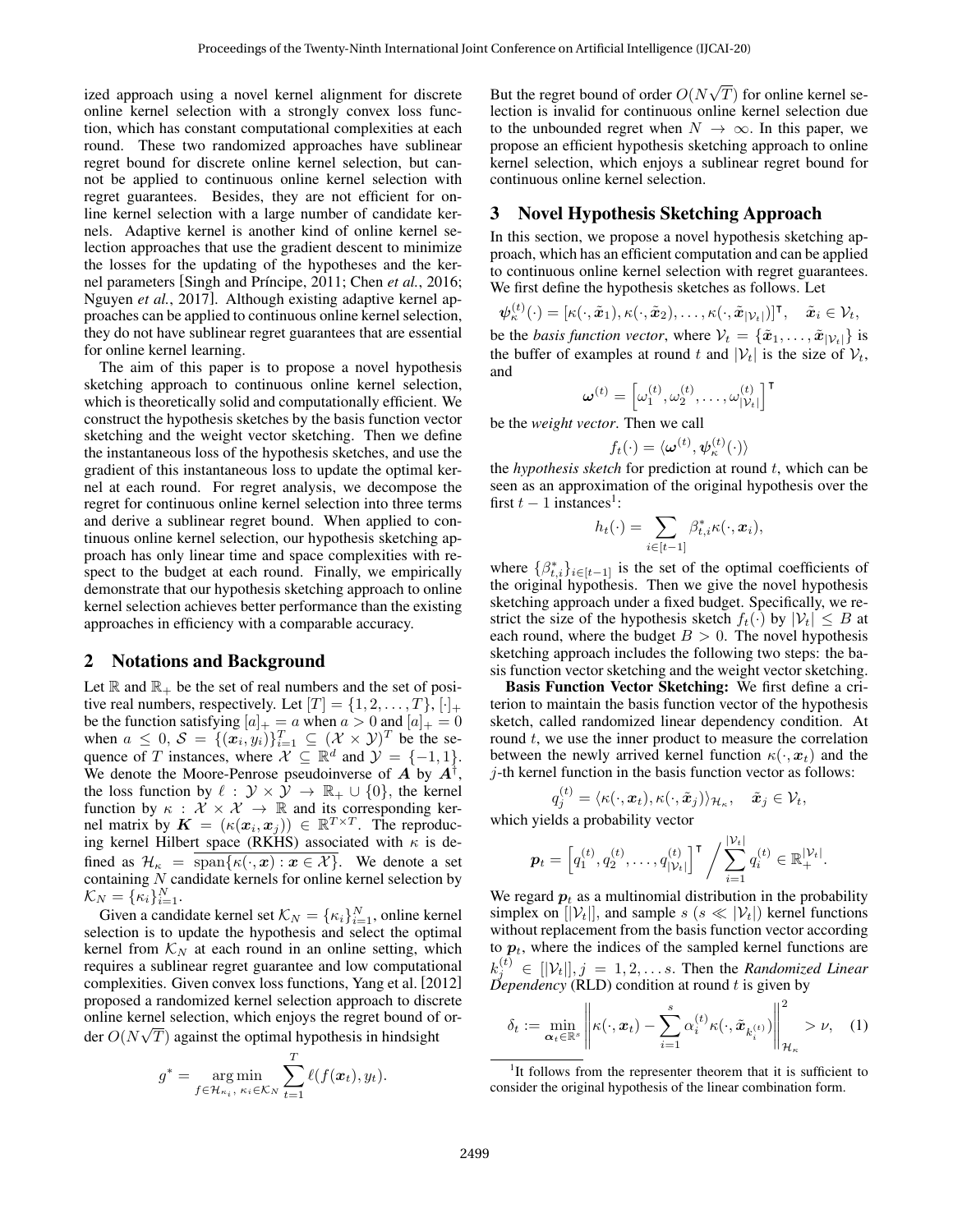where  $\nu > 0$  is the RLD parameter and

$$
\boldsymbol{\alpha}_t = \left[\alpha_1^{(t)}, \alpha_2^{(t)}, \dots, \alpha_s^{(t)}\right]^\mathsf{T} \in \mathbb{R}^s.
$$

RLD condition measures the linear dependency between the newly arrived kernel function and the random subset of the kernel functions in the basis function vector. Solving the minimization problem in [\(1\)](#page-1-0) yields the optimum solution

$$
\boldsymbol{\alpha}_{t}^{*} = \left(\widetilde{\boldsymbol{K}}_{s}^{(t)}\right)^{\dagger} \widetilde{\boldsymbol{\psi}}_{s}^{(t)} \in \mathbb{R}^{s},\tag{2}
$$

where

$$
\widetilde{\psi}^{(t)}_{s} = \left[\kappa(\boldsymbol{x}_t,\tilde{\boldsymbol{x}}_{k_1^{(t)}}),\ldots,\kappa(\boldsymbol{x}_t,\tilde{\boldsymbol{x}}_{k_s^{(t)}})\right]^\intercal \in \mathbb{R}^s,
$$

and

$$
\widetilde{\boldsymbol{K}}_s^{(t)} = \left[\kappa(\tilde{\boldsymbol{x}}_i,\tilde{\boldsymbol{x}}_j)\right]_{i,j=k_1^{(t)}}^{k_s^{(t)}} \in \mathbb{R}^{s \times s}.
$$

Given a budget B, if  $|\mathcal{V}_t| < B$  at round t, we directly insert the kernel function  $\kappa(\cdot, x_t)$  into the basis function vector. Next, we consider the case that the size of the basis function vector reaches the budget, i.e.,  $|\mathcal{V}_t| = B$ . When RLD condition holds, we delete the kernel function  $\kappa(\cdot, \tilde{x}_{r_t})$  with the smallest weight

$$
r_t = \underset{i \in [|\mathcal{V}_t|]}{\arg \min} \left| \omega_i^{(t)} \right|,
$$

and insert  $\kappa(\cdot, x_t)$  into the basis function vector, which is equivalent to  $\mathcal{V}_{t+1} = \mathcal{V}_t \setminus \{\tilde{\boldsymbol{x}}_{r_t}\} \cup \{\boldsymbol{x}_t\}$ , otherwise set  $V_{t+1} = V_t$ . Finally, we can obtain the updated basis function vector

 $\boldsymbol{\psi}_\kappa^{(t+1)}(\cdot) = [\kappa(\cdot,\tilde{\boldsymbol{x}}_1),\ldots,\kappa(\cdot,\tilde{\boldsymbol{x}}_{|\mathcal{V}_{t+1}|})]^\intercal, \ \ \tilde{\boldsymbol{x}}_i \in \mathcal{V}_{t+1},$ 

and the hypothesis sketch after the basis function vector sketching as  $f_t^{\mathrm{b}}(\cdot) = \langle \boldsymbol{\omega}^{(t)}, \boldsymbol{\psi}_\kappa^{(t+1)}(\cdot) \rangle$ .

Weight Vector Sketching: After the basis function vector sketching, we maintain the weight vector of the hypothesis sketch. Given a convex loss function  $\ell(\cdot, \cdot)$ , at round t, instead of the instantaneous loss of the original hypothesis, we define the *Sketched Instantaneous Loss* (SIL) of the hypothesis sketch  $f_t^{\mathrm{b}}(\cdot)$  by

$$
\mathrm{SIL}(f_t^{\mathrm{b}}(\boldsymbol{x}_t)) := \ell(f_t^{\mathrm{b}}(\boldsymbol{x}_t), y_t) = \ell(\langle \boldsymbol{\omega}^{(t)}, \boldsymbol{\psi}_{\kappa}^{(t+1)}(\boldsymbol{x}_t) \rangle, y_t).
$$

Then, given a stepsize  $\eta > 0$ , we update the weight of the hypothesis sketch  $f_t^{\mathrm{b}}(\cdot)$  using the Kernelized Online Gradient Descent (KOGD) [\[Kivinen](#page-6-1) *et al.*, 2001] for SIL as follows:

$$
f_t^{\mathbf{w}}(\cdot) = f_t^{\mathbf{b}}(\cdot) - \eta \nabla_{f_t^{\mathbf{b}}(\boldsymbol{x}_t)} \operatorname{SIL}(f_t^{\mathbf{b}}(\boldsymbol{x}_t)) \kappa(\cdot, \boldsymbol{x}_t).
$$

The key ingredient of the weight vector sketching is to compensate the weight vector when ignoring the newly arrived examples. When  $|\mathcal{V}_t| < B$ , we obtain  $\mathcal{V}_{t+1} = \mathcal{V}_t \cup \{x_t\}$  and insert the following weight into the weight vector

$$
\omega_{|\mathcal{V}_{t+1}|}^{(t+1)} = -\eta \nabla_{f_t^{\mathrm{b}}(\boldsymbol{x}_t)} \mathrm{SIL}(f_t^{\mathrm{b}}(\boldsymbol{x}_t)).
$$

When the budget has been reached, we discuss the weight vector sketching in two cases: (a) for the case that RLD condition does not hold, we compensate the weight vector as

$$
\omega_i^{(t+1)} = \omega_i^{(t)} - \eta \alpha_t^*(i) \nabla_{f_t^{\mathrm{b}}(\boldsymbol{x}_t)} \mathrm{SIL}(f_t^{\mathrm{b}}(\boldsymbol{x}_t)),
$$

where  $i \in \{k_1^{(t)}, \ldots, k_s^{(t)}\}$  and  $\alpha_t^*(i)$  is the *i*-th component of  $\alpha_t^*$  in [\(2\)](#page-2-0); (b) for the case that RLD condition holds, we replace  $\kappa(\cdot, \tilde{\pmb{x}}_{r_t})$  with  $\kappa(\cdot, \pmb{x}_t)$  in the basis function vector, and obtain the weight corresponding to  $\kappa(\cdot, x_t)$  as

$$
\omega_{r_t}^{(t+1)} = -\eta \nabla_{f_t^{\mathrm{b}}(\boldsymbol{x}_t)} \mathrm{SIL}(f_t^{\mathrm{b}}(\boldsymbol{x}_t)).
$$

We finally obtain the hypothesis sketch after weight vector sketching as

$$
f_t^{\mathbf{w}}(\cdot) = \langle \boldsymbol{\omega}^{(t+1)}, \boldsymbol{\psi}_{\kappa}^{(t+1)}(\cdot) \rangle.
$$

### <span id="page-2-0"></span>4 Application to Online Kernel Selection

In this section, we apply the proposed hypothesis sketching approach to continuous online kernel selection. Specifically, we update the optimal kernel at each round to determine the reproducing kernel Hilbert space (RKHS) in which the prediction and the hypothesis sketching are performed at the next round. In this paper, we focus on the continuous kernel space containing differentiable candidate kernels, denoted by  $\mathcal{K}_{\Omega} = {\kappa_{\sigma} | \sigma \in \Omega},$  where  $\Omega$  is the kernel parameter space of  $\mathcal{K}_{\Omega}$  and  $\kappa_{\sigma}$  is the kernel function with the kernel parameter  $\sigma \in \Omega$ . For convenience, in the following sections, we denote  $\psi_{\kappa_\sigma}^{(t+1)}(\cdot)$  by  $\psi_{\sigma}^{(t+1)}(\cdot)$ . At round  $t,$  we select the optimal kernel  $\sigma_{t+1}$  by minimizing SIL of the hypothesis sketch  $f_t^{\mathbf{w}}(\cdot) = \langle \boldsymbol{\omega}^{(t+1)}, \boldsymbol{\psi}_{\sigma_t}^{(t+1)}(\cdot) \rangle$  as follows:

<span id="page-2-1"></span>
$$
\sigma_{t+1} = \underset{\sigma_t \in \Omega}{\arg \min} \, \text{SIL}(f_t^{\text{w}}(\boldsymbol{x}_t)). \tag{3}
$$

When the buffer  $V_t$  is changed, i.e.,  $V_{t+1} \neq V_t$ , we update the optimal kernel by minimizing [\(3\)](#page-2-1) using the online gradient descent [\[Zinkevich, 2003\]](#page-6-17) as follows:

<span id="page-2-2"></span>
$$
\sigma_{t+1} = \sigma_t - \rho \nabla_{\sigma_t} \text{SIL}(f_t^{\text{w}}(\boldsymbol{x}_t)), \tag{4}
$$

where  $\rho > 0$  is the stepsize. After the hypothesis sketching and the optimal kernel updating at round  $t$ , we obtain the hypothesis sketch for prediction at round  $t + 1$  as follows:

$$
f_{t+1}(\cdot) = \langle \boldsymbol{\omega}^{(t+1)}, \boldsymbol{\psi}^{(t+1)}_{\sigma_{t+1}}(\cdot) \rangle.
$$

Next, we specify the loss function and the candidate kernels. For a hinge loss function  $\ell(f(\boldsymbol{x}), y) = [1 - yf(\boldsymbol{x})]_+,$  $\nabla_{f(\boldsymbol{x})}$ SIL $(f(\boldsymbol{x}))$  is  $-y$  if  $yf(\boldsymbol{x}) < 1$  and 0 otherwise. For a candidate Gaussian kernel function<sup>[2](#page-0-0)</sup>

$$
\kappa_{\sigma}(\boldsymbol{x}_1,\boldsymbol{x}_2)=\exp\left(-\|\boldsymbol{x}_1-\boldsymbol{x}_2\|^2/(2\sigma^2)\right),\sigma>0,
$$

we set  $\gamma = 1/(2\sigma^2)$  and denote this Gaussian kernel function by  $\kappa_{\gamma}(\boldsymbol{x}_1, \boldsymbol{x}_2) = \exp(-\gamma \|\boldsymbol{x}_1 - \boldsymbol{x}_2\|^2)$  . Then, [\(4\)](#page-2-2) is equivalent to

$$
\gamma_{t+1} = \gamma_t - \rho y_t \sum_{j=1}^{|\mathcal{V}_{t+1}|} \omega_j^{(t+1)} \kappa_{\gamma_t}(\boldsymbol{x}_t, \tilde{\boldsymbol{x}}_j) \|\boldsymbol{x}_t - \tilde{\boldsymbol{x}}_j\|^2.
$$

We finally summarize the above stages into Algorithm [1,](#page-0-0) called OKS-SIL.

## 5 Theoretical Analysis

In this section, we prove the regret bound of our hypothesis sketching approach to continuous online kernel selection, analyze the computational complexities of our approach, and compare our approach with the existing online kernel selection approaches with respect to the theoretical results.

<sup>&</sup>lt;sup>2</sup>The optimal kernel updating in  $(4)$  can be directly applied to different types of candidate kernels, including the anisotropic RBF kernels and other differentiable kernels.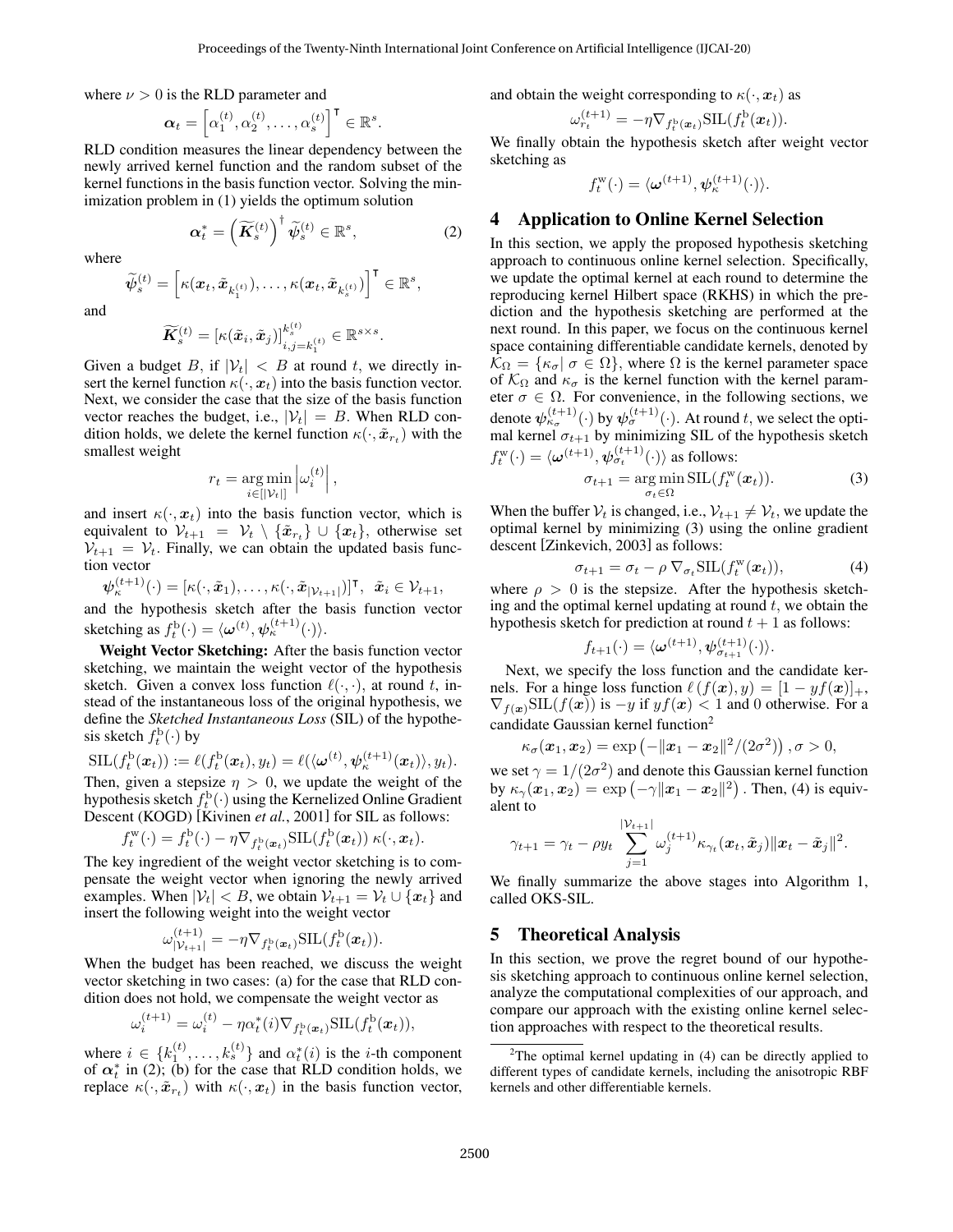#### Algorithm 1 OKS-SIL Algorithm

**Require:** The stepsizes  $\eta$  and  $\rho$ , budget B, RLD parameter  $\nu$ , sampling size s, initial kernel parameter  $\sigma_1$ 1: Initialize the weight vector  $\omega^{(1)} = 0$  and the buffer  $V_1 =$ 

```
∅
  2: for t = 1, ..., T do
 3: Compute
            \boldsymbol{\psi}^{(t)}_{\sigma_t}(\boldsymbol{x}_t) = [\kappa_{\sigma_t}(\boldsymbol{x}_t, \tilde{\boldsymbol{x}}_1), \dots, \kappa_{\sigma_t}(\boldsymbol{x}_t, \tilde{\boldsymbol{x}}_{|\mathcal{V}_t|})]^\intercal4: Compute f_t(\boldsymbol{x}_t) = \langle \boldsymbol{\omega}^{(t)}, \boldsymbol{\psi}_{\sigma_t}^{(t)}(\boldsymbol{x}_t) \rangle5: Predict \hat{y}_t = \text{sgn}(f_t(\boldsymbol{x}_t))6: if y_t f_t(x_t) < 1 then<br>7: if |\mathcal{V}_t| < B then
                if |\mathcal{V}_t| < B then
  8: V_{t+1} = V_t \cup \{x_t\}9: else
10: if RLD condition holds then
11: Set r_t = \arg \min_{i \in [|\mathcal{V}_t|]} |\omega_i^{(t)}|12: \mathcal{V}_{t+1} = \mathcal{V}_t \setminus {\{\tilde{\boldsymbol{x}}_{r_t}\}} \cup {\{\boldsymbol{x}_t\}}13: else
14: \mathcal{V}_{t+1} = \mathcal{V}_t15: end if
16: end if
17: Update \omega^{(t+1)} using KOGD with the compensation
18: if \mathcal{V}_{t+1} \neq \mathcal{V}_t then
19: Update the optimal kernel using \gamma_{t+1} = \gamma_t –
                     \rho y_t \sum_{j=1}^{\lvert \mathcal{V}_{t+1} \rvert} \omega_j^{(t+1)} \kappa_{\gamma_t}(\bm{x}_t, \tilde{\bm{x}}_j) \|\bm{x}_t - \tilde{\bm{x}}_j\|^220: end if
21: end if
22: end for
```
### 5.1 Regret Analysis

Consider a continuous kernel space  $\mathcal{K}_{\Omega}$  containing candidate Gaussian kernels with the kernel parameter space  $\Omega =$  $\{\sigma|\sigma \in [\sigma_{\min}, \sigma_{\max}]\},$  where  $\sigma_{\min}, \sigma_{\max} \in \mathbb{R}_+$ . For convenience, we denote the Gaussian RKHS associated with the kernel parameter  $\sigma$  by  $\mathcal{H}_{\sigma}$  in the following theoretical analysis. In contrast to the regret analysis for online kernel learning in a given hypothesis space, the key challenge of the regret analysis for continuous online kernel selection is to bound the regret of a hypothesis sequence in an incrementally constructed hypothesis space. Our goal is to analyze the regret against the optimal hypothesis  $f^*$  with the optimal kernel  $\kappa_{\sigma^*}$ as follows:

$$
(f^*, \sigma^*) = \underset{f \in \mathcal{H}_{\sigma}, \ \sigma \in \Omega}{\arg \min} \sum_{t=1}^T \ell(f(\boldsymbol{x}_t), y_t),
$$

where  $f^*(\cdot) = \langle \omega^*, \psi_{\sigma^*}^*(\cdot) \rangle$ . Since Gaussian RKHS has a nested structure [\[Minh, 2010;](#page-6-18) [Yukawa, 2015\]](#page-6-19) as  $\mathcal{H}_{\sigma_{\text{max}}}$   $\subseteq$  $\mathcal{H}_{\sigma} \subseteq \mathcal{H}_{\sigma_{\min}}, \sigma \in \Omega$ , it is reasonable to assume that

$$
||f||_{\mathcal{H}_{\sigma_{\min}}} \leq R, \quad f \in \mathcal{H}_{\sigma}, \ \sigma \in \Omega.
$$

Let  $\bar{f}_{\sigma_t}^*(\cdot) = \langle \omega^*, \psi_{\sigma_t}^*(\cdot) \rangle$  and denote the optimal hypothesis in hindsight in  $\mathcal{H}_{\sigma_t}$  by  $f_{\sigma_t}^*$ . Finally, we demonstrate the regret bound of the proposed hypothesis sketching approach to continuous online kernel selection as in Theorem [1.](#page-3-0)

<span id="page-3-0"></span>**Theorem 1** (Regret Bound). Let  $\ell(\cdot, \cdot)$  be a hinge loss

*function,* K<sup>Ω</sup> *be a continuous kernel space containing Gaussian kernels with the kernel parameter space*  $\Omega$  =  $\{\sigma | \sigma \in [\sigma_{\min}, \sigma_{\max}]\}$ , and  $C(\nu)$  be a decreasing func*tion of* ν *which is of order* O(ln T) *of magnitude. For any sequence of* T *instances*  $S = \{(\boldsymbol{x}_i, y_i)\}_{i=1}^T \subseteq$  $(\mathcal{X} \times \mathcal{Y})^T$ , *let*  $C_{\text{max}} = \max_{i,j \in [T]} ||\boldsymbol{x}_i - \boldsymbol{x}_j||^2$ , *assume that*  $\max_{t \in [T]} |\nabla_{\sigma_t} f_t^w(x_t)| \leq L$  *and*  $\sigma_{\max} <$  $\min_{\tilde{\bm{x}}_i,\tilde{\bm{x}}_j\in\mathcal{V},\ \tilde{\bm{x}}_i\neq\tilde{\bm{x}}_j} \|\tilde{\bm{x}}_i-\tilde{\bm{x}}_j\|/\sqrt{3},\mathcal{V}\ =\ \cup_{t=1}^T\mathcal{V}_t.$  Then, let  ${f_t}_{t=1}^T$  *be the hypothesis sequence generated by Algorithm [1,](#page-0-0) we have*

$$
\sum_{t=1}^{T} \mathbf{E} \left[ \ell(f_t(\boldsymbol{x}_t), y_t) - \ell(f^*(\boldsymbol{x}_t), y_t) \right] \leq \overline{\mathbf{R}}_a + \overline{\mathbf{R}}_b + \overline{\mathbf{R}}_c,
$$
\nwhere  $W = \sigma_{\min}^{-3} C_{\max} \max_{t \in [T]} \left( \left| \overline{f}_{\sigma_t}^*(\boldsymbol{x}_t) \right| + \left| f_t^*(\boldsymbol{x}_t) \right| \right),$   
\n
$$
\overline{\mathbf{R}}_a = \frac{R^2}{2\eta} + \eta O(T) + O\left(\sqrt{\nu}T + C(\nu)\right),
$$
\n
$$
\overline{\mathbf{R}}_b = T \max_{t \in [T]} (\left| \overline{f}_{\sigma_t}^*(\boldsymbol{x}_t) \right| + \left| f_{\sigma_t}^*(\boldsymbol{x}_t) \right|),
$$
\n
$$
\overline{\mathbf{R}}_c = \frac{(\sigma^*)^2}{2\rho} + \frac{(W + L)^2}{2}\rho T + 2\sigma_{\max} WT.
$$

*Proof Sketch.* We first decompose the instantaneous regret at round  $t$  into the following three terms

$$
\underbrace{\text{Reg}_{t}(f_t, f^*_{\sigma_t})}_{\text{Optimization error}} + \underbrace{\text{Reg}_{t}(f^*_{\sigma_t}, \bar{f}^*_{\sigma_t})}_{\text{Estimation error}} + \underbrace{\text{Reg}_{t}(\bar{f}^*_{\sigma_t}, f^*)}_{\text{Approximation error}},
$$

where  $\text{Reg}_t(a, b) := \ell(a(\boldsymbol{x}_t), y_t) - \ell(b(\boldsymbol{x}_t), y_t)$ . Then we prove the upper bounds of the three terms by bounding the gradient errors of the hypothesis sketches, and obtain the final regret bound.  $\Box$ 

Remark 1. *For online classification, it is reasonable to as-*√ *sume that the values of the hypotheses are*  $O(1/\sqrt{T})$  *as in [Zhao* et al.*[, 2012;](#page-6-20) Hu* et al.*[, 2015\]](#page-6-21), because it does not have any influence on the prediction when multiplying the weight vector by a factor of order* O(1/ T)*. Besides, it is a reasonable assumption that* S *is compact in online learning [\[Cesa-Bianchi and Lugosi, 2006\]](#page-6-12), which indicates that*  $C_{\text{max}}$  *is a positive constant. Then, for*  $\forall t \in [T]$ *, we assume that*  $\hat{S}$  *is compact and*  $|f^*_{\sigma_t}(x_t)|$ ,  $|\bar{f}^*_{\sigma_t}(x_t)|$ ,  $|f^w_t(x_t)|$ *are of the order of*  $O(1/\sqrt{T})$ , *which yields*  $\overline{R}_b = O(\sqrt{T})$  *and*  $W = O(1/\sqrt{T})$ . *Setting*  $\eta$ ,  $\rho = O(1/\sqrt{T})$  and  $\nu = O(1/T)$ , we obtain a  $O(\sqrt{T})$  regret bound for continuous online ker*nel selection that is optimal for convex loss functions and an online gradient descent approach [\[Shalev-Shwartz, 2011;](#page-6-22) [Hazan, 2016\]](#page-6-23).*

### 5.2 Complexity Analysis

At each round, for the basis function vector sketching, constructing the multinomial distribution has a linear time complexity with respect to the budget  $B$ , and computing the RLD condition is in  $O(s^3)$  time complexity, where s is the sampling size and  $s \ll B$ . The time complexities of the weight vector sketching and the optimal kernel updating are  $O(s)$ and  $O(B)$ , respectively. Therefore, the time complexity of OKS-SIL at each round is  $O(B)$ , where B is the budget of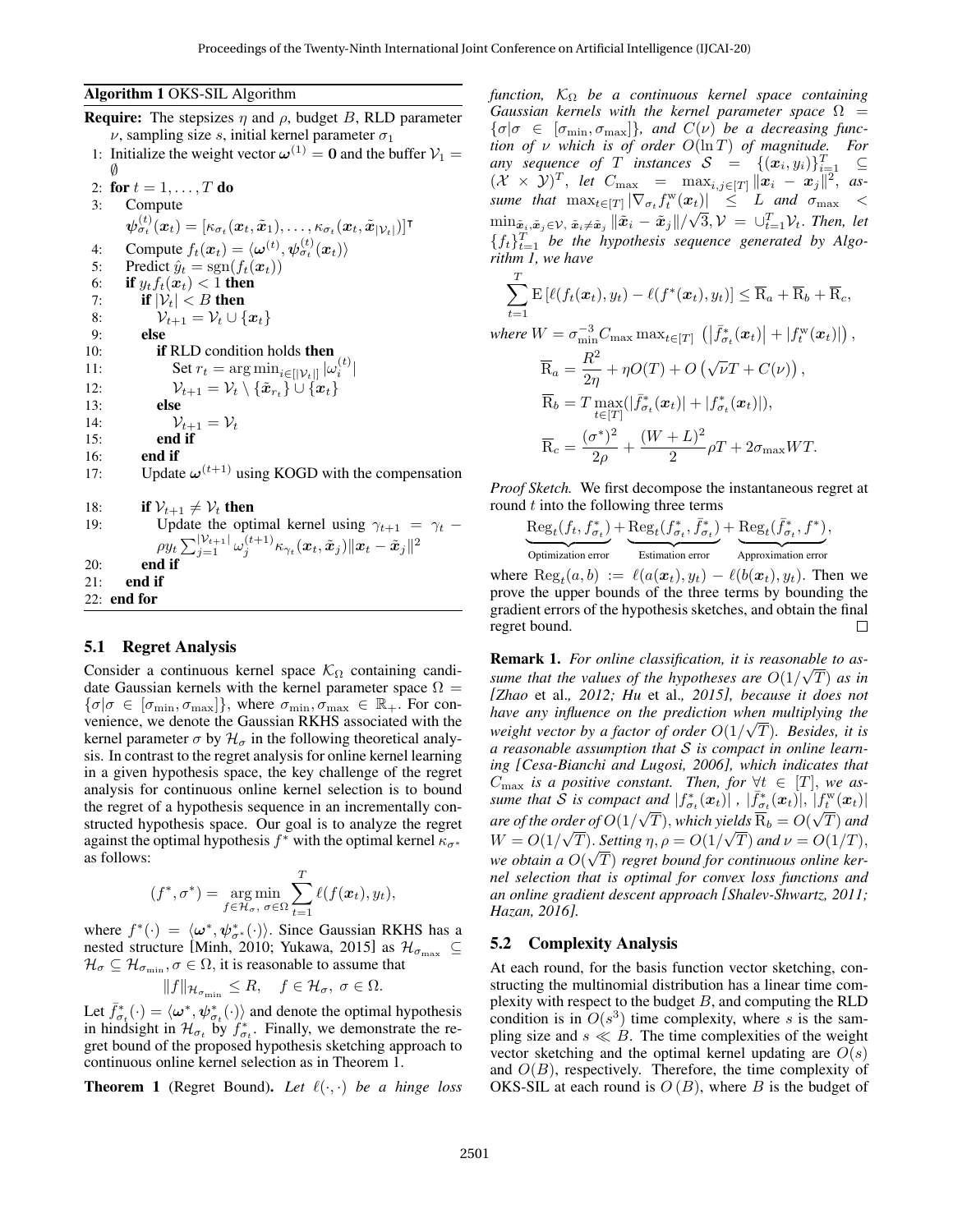<span id="page-4-0"></span>

| Approach   |                   | <b>Computational complexities</b> | <b>Regret guarantees</b> |                   |                |
|------------|-------------------|-----------------------------------|--------------------------|-------------------|----------------|
|            | Time (round $t$ ) | Time (overall)                    | Space                    | Candidate kernels | Regret bound   |
| <b>OKS</b> | $O(N+t)$          | $O(T^2 + NT)$ $O(T)$              |                          |                   | $O(N\sqrt{T})$ |
| OKL-GD     | O(t)              | $O(T^2)$                          | O(T)                     | Continuously many |                |
| OKS-SIL    | O(B)              | O(BT)                             | O(B)                     | Continuously many |                |

Table 1: Comparisons between the proposed OKS-SIL and OKS, OKL-GD for convex functions (T: the number of rounds, N: the number of candidate kernels; t: the index of the round; B: the budget, a constant; Candidate kernels: the number of candidate kernels; "–": not available).

the hypothesis sketches which is a constant. Since OKS-SIL only stores the hypothesis sketch under the budget  $B$ , the total space complexity of OKS-SIL is  $O(B)$ . Table [1](#page-4-0) summarizes the theoretical results of our OKS-SIL, OKS [\[Yang](#page-6-10) *et al.*[, 2012\]](#page-6-10) and OKL-GD [Chen *et al.*[, 2016\]](#page-6-15). From Table [1,](#page-4-0) we have the following observations: (a) our OKS-SIL reduces the time and space complexities at each round from linear to constant with respect to the number of rounds; (b) for continuous online kernel selection, in contrast to the existing approaches without regret guarantees, our OKS-SIL enjoys a sublinear regret bound.

### 6 Experiments

In this section, we present experimental results to demonstrate the effectiveness and efficiency of our OKS-SIL. We compared OKS-SIL algorithm with the following state-ofthe-art online kernel selection algorithms: (a) OKS [\[Yang](#page-6-10) *et al.*[, 2012\]](#page-6-10) maintains a probability distribution for discrete online kernel selection, and updates the optimal kernel and the hypothesis at each round according to this distribution; (b) OKL-GD [Chen *et al.*[, 2016\]](#page-6-15) uses KOGD to minimize the squared loss for the hypothesis updating and the kernel parameter updating<sup>[3](#page-0-0)</sup>; (c) Similar to the two-stage approach [Cortes *et al.*[, 2012\]](#page-6-24), the two-pass algorithm Proj-KA uses the first  $m = \min\{T, 10^4\}$  instances to form a validation set, selects the kernel using the kernel alignment criterion [\[Kandola](#page-6-25) *et al.*, 2002] on the validation set, and runs Projectron [\[Orabona](#page-6-26) *et al.*, 2008] with the selected kernel. For each benchmark dataset $4$  we merged the training and testing data into a single dataset. Experiments were conducted over 20 different random permutations of the datasets and all the algorithms were implemented in R 3.3.2 on a PC with 3.60 GHz Intel Core i7 CPU and 16GB memory. The mistake rate is used to evaluate the performance for classification, which is defined by  $\sum_{t=1}^{T} I(y_t f_t(\boldsymbol{x}_t) < 0)/T \times 100$ .

We chose a set of Gaussian kernels with kernel parameters  $\sigma \in \{2^{-(i+1)/2}, i = [-12 : +1 : 12]\}$  as the discrete candidate kernel set for OKS and Proj-KA, and restricted the kernel parameter space of OKS-SIL and OKL-GD to the closed interval  $\Omega = \left[2^{-6.5}, 2^{5.5}\right]$  for fair comparison. The index  $i$  of the initial kernel parameter was chosen

in  $[-12 : +1 : -6]$  using uniform sampling, for avoiding the vanishing of the initial gradient. For our OKS-SIL, we set  $B = 150$  for the small datasets  $(T < 10<sup>4</sup>)$ ,  $B = 200$ for the other datasets ( $T \ge 10^4$ ), and  $\nu = 0.9$ ,  $s = 3$  according to the empirical analysis in the subsection "Parameter Influence". We used a time-varying stepsize  $\rho_t = 1/t$ at round  $t$  for optimal kernel updating, and tuned the stepsize of KOGD in a range  $10^{[-5, +1.0]}$  for all the algorithms. For OKS, we ran the algorithm in a single pass over the data with the smoothing parameter  $\delta = 0.2$  and the stepsize of weight updating  $\eta = \sqrt{2(1 - \delta) \ln N/NT}$  as in [\[Yang](#page-6-10) *et al.*[, 2012\]](#page-6-10). For Projectron, we set the projection parameter  $U = 1/4\sqrt{(B+1)/\log(B+1)}$  as in [\[Orabona](#page-6-26) *et al.*, 2008].

### 6.1 Performance Evaluation

In this subsection, we evaluate the performances of OKS-SIL compared with OKL-GD, OKS, and Proj-KA for online classification on benchmark datasets. The results are listed in Table [2,](#page-5-0) including mistake rates (mean  $\pm$  std) and running time after  $T$  rounds. From the results, we draw some observations as follows. First, the experimental results show that OKS-SIL is computationally more efficient than the other online kernel selection algorithms for online classification task when the number of rounds exceeds 1000. This is because the computation of the instantaneous loss on hypothesis sketches has a linear time complexity with respect to the budget per round, in comparison with the quadratic time complexity after T rounds of OKL-GD and OKS. Besides, the projection strategy of Projectron is in quadratic time complexity with respect to the budget  $B$ , while RLD condition in our hypothesis sketching approach is more efficient with a  $O(s^3)$ time complexity, where  $s \ll B$ . Second, OKS-SIL has lower mistake rates than other algorithms on most datasets for online classification, and preserves a comparable accuracy to the compared algorithms in terms of mistake rates on w7a and cod-rna, which demonstrates the effectiveness of OKS-SIL. The empirical performances of OKS-SIL conform to the regret analysis in Theorem [1.](#page-3-0) The main difference between OKL-GD and OKS-SIL is that, OKL-GD only updates the kernel parameter for the newly arrived kernel function, while OKS-SIL updates the kernel parameters for both the new kernel function and the previously chosen kernel functions, which yields better performances.

<sup>&</sup>lt;sup>3</sup>For the online classification task, we use the hinge loss instead of the squared loss, and limit the number of instances in memory to 2000 for OKL-GD to prevent the curse of kernelization.

<sup>4</sup> [http://www.csie.ntu.edu.tw/](http://www.csie.ntu.edu.tw/~cjlin/libsvmtools/datasets/)∼cjlin/libsvmtools/datasets/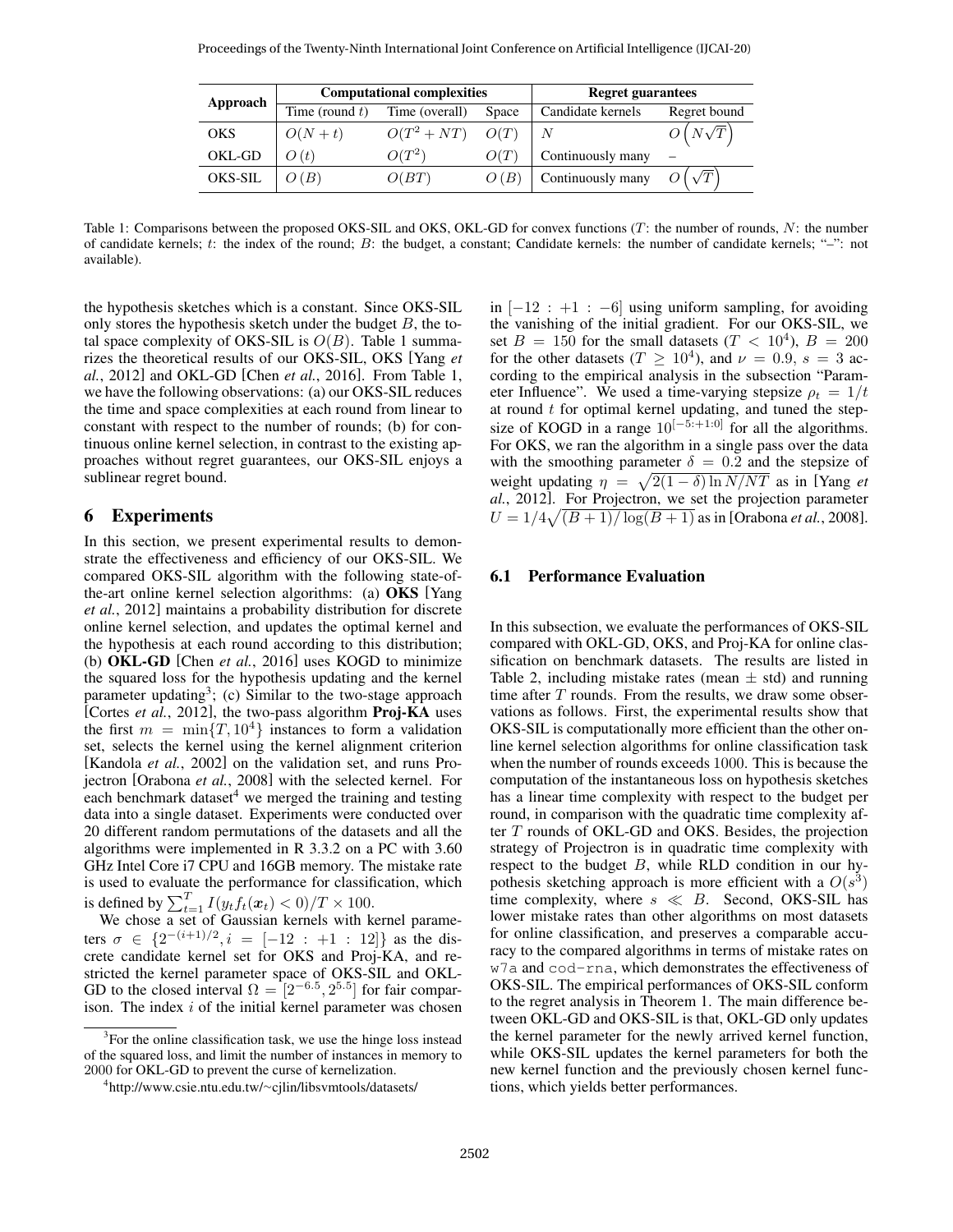<span id="page-5-0"></span>

| Algorithm      | german             |         | svmquide3         |            | spambase           |            | mushrooms          |            |
|----------------|--------------------|---------|-------------------|------------|--------------------|------------|--------------------|------------|
|                | Mistake $(\%)$     | Time(s) | Mistake $(\% )$   | Time(s)    | Mistake $(\%)$     | Time(s)    | Mistake $(\% )$    | Time(s)    |
| <b>OKS-SIL</b> | $29.610 \pm 0.363$ | 0.250   | $21.480 + 0.624$  | 0.170      | $28.209 + 0.104$   | 1.526      | $0.351 + 0.420$    | 1.785      |
| OKL-GD         | $30.990 + 0.899$   | 0.217   | $23.821 + 0.407$  | 0.208      | $31.869 \pm 0.145$ | 5.567      | $3.957 \pm 1.623$  | 39.625     |
| <b>OKS</b>     | $42.590 \pm 1.049$ | 0.253   | $29.879 + 0.852$  | 0.287      | $34.432 + 0.282$   | 3.965      | $7.749 \pm 0.532$  | 7.690      |
| Proj-KA        | $38.280 \pm 1.405$ | 2.318   | $25.567 + 0.829$  | 3.307      | $30.596 \pm 0.293$ | 35.336     | $0.375 + 0.415$    | 175.815    |
| Algorithm      | a9a                |         | w7a               |            | ijcnn1             |            | cod-rna            |            |
|                | Mistake $(\%)$     | Time(s) | Mistake $(\% )$   | Time $(s)$ | Mistake $(\%)$     | Time $(s)$ | Mistake $(\%)$     | Time $(s)$ |
| <b>OKS-SIL</b> | $23.753 + 0.502$   | 32.026  | $2.975 + 0.012$   | 72.826     | $9.574 + 0.327$    | 23.392     | $12.989 \pm 0.201$ | 89.190     |
| OKL-GD         | $23.929 + 0.436$   | 319.956 | $2.973 + 0.010$   | 434.908    | $9.582 + 0.322$    | 110.356    | $13.558 \pm 0.225$ | 109.410    |
| <b>OKS</b>     | $24.302 + 0.512$   | 983.808 | $7.199 \pm 0.860$ | 837.220    | $9.873 + 0.412$    | 519.114    | $12.927 + 0.707$   | 1786.890   |
| Proj-KA        | $23.901 + 0.471$   | 321.434 | $5.430 + 1.816$   | 622.044    | $11.940 \pm 1.540$ | 212.476    | $15.151 \pm 0.304$ | 163.144    |

Table 2: The mistake rates (Mistake) and running time (Time) of OKL-GD, OKS, Proj-KA and our OKS-SIL after T rounds for online classification task.

#### 6.2 Parameter Influence

To analyze in more detail the behavior of OKS-SIL, we further conduct experiments with a range of values of  $B$ ,  $s$  and  $\nu$  on spambase. From the experimental results in Figure [1,](#page-5-1) we have the following observations for OKS-SIL.

For the budget  $B \in \{50, 100, 200, 300, 400\}$  $B \in \{50, 100, 200, 300, 400\}$  $B \in \{50, 100, 200, 300, 400\}$  in Figure 1 (a)-(b), we observe that the mistake rate of OKS-SIL decreases gradually with the increase of the budget while the runtime increases. But when the budget  $B > 50$ , the varying B has little influence on the accuracy of OKS-SIL, which demonstrates the effectiveness of our hypothesis sketching approach in OKS-SIL. Figure [1](#page-5-1) (c)-(d) show the performances of OKS-SIL using different sampling size  $s \in \{1, 2, \ldots, 6\}$  in RLD condition. We can see that OKS-SIL with larger sampling sizes has better empirical performances in terms of the mistake rate, and the mistake rate of OKS-SIL is no longer significantly reduced when the sampling size is relatively large. For a larger s, more values of kernel functions need to be computed for RLD condition, leading to a higher running time cost. The RLD parameteading to a higher running time cost. The KLD parameter  $\nu$  controls a trade-off between  $\sqrt{\nu}$  and  $C(\nu)$  in  $\overline{R}_a$  in the regret bound of Theorem [1.](#page-3-0) From the results in terms of RLD parameter in Figure [1](#page-5-1) (e)-(f), we can observe that OKS-SIL using RLD parameters closed to 1 yields better performances than that using other small RLD parameters, and OKS-SIL has a similar efficiency under different RLD parameters. The reason is that larger RLD parameters in [\(1\)](#page-1-0) ensure that the kernel functions in the basis function vector are approximately orthogonal. **Solution**<br>
Che analyze in more detail the behavior of OKS-SIL, we fur-<br>the model captering with a range of values of  $B$ , s and<br>
the recondition and only the interesting of values of  $B$ , and<br>
ve have the following obser

### 7 Conclusion

We have proposed a novel hypothesis sketching approach to online kernel selection in continuous kernel space, which is theoretically guaranteed and computationally efficient. Our sketching approach enjoys the optimal regret bound for online kernel selection, and has linear time and space complexities with respect to the budget at each round. The theoretical formulation and algorithmic implementation of the sketching mechanism are also promising for sketching approaches to

<span id="page-5-1"></span>

Figure 1: Average mistake rate and average runtime of OKS-SIL using different budget B, sampling size s and RLD parameter  $\nu$  of RLD condition [\(1\)](#page-1-0) on spambase.

### Acknowledgements

This work was supported in part by the National Natural Science Foundation of China (No. 61673293).